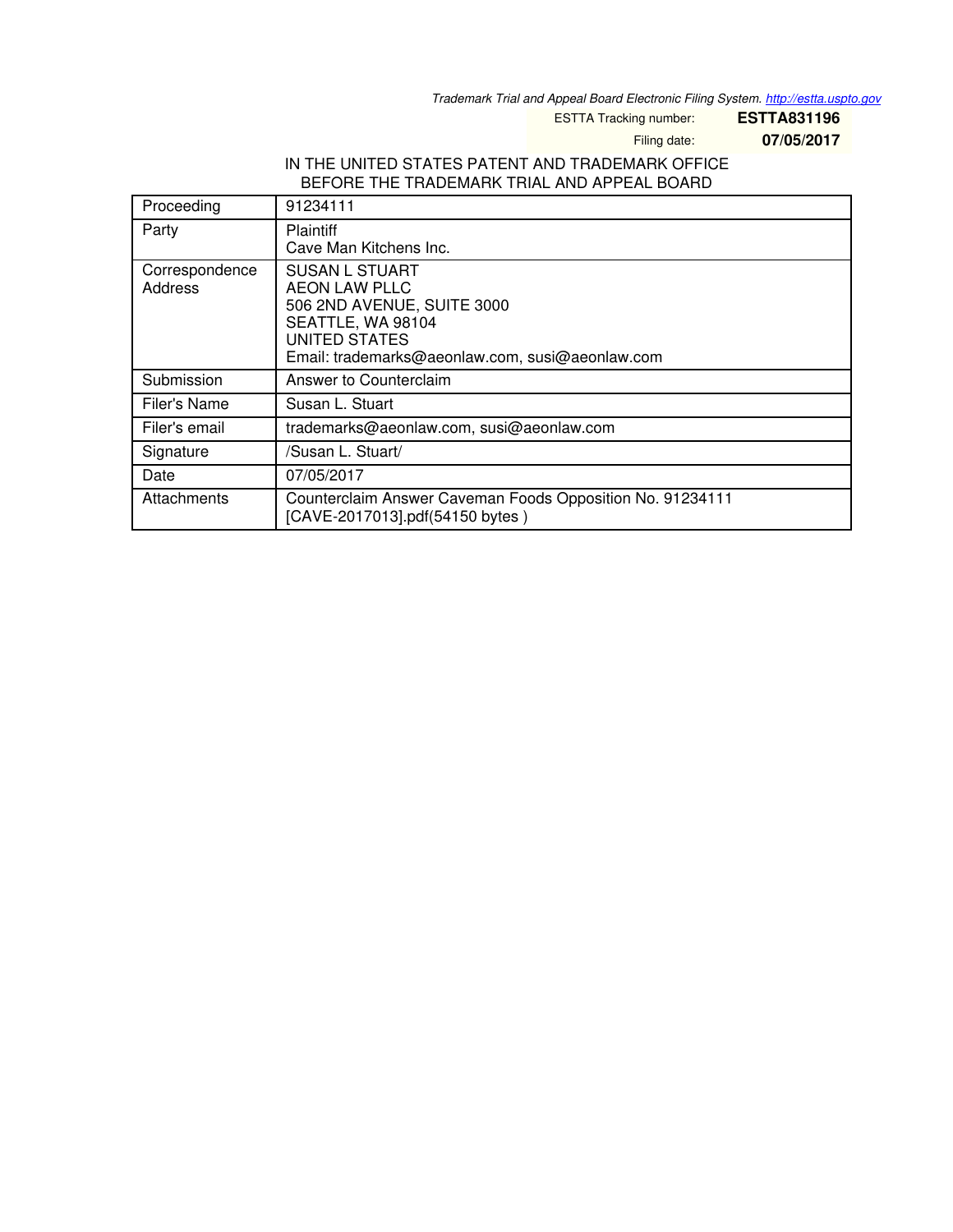## **IN THE UNITED STATES PATENT AND TRADEMARK OFFICE BEFORE THE TRADEMARK TRIAL AND APPEAL BOARD**

| CAVE MAN KITCHENS INC. |                                                                                                                                                                                                                                                                                                                                          |
|------------------------|------------------------------------------------------------------------------------------------------------------------------------------------------------------------------------------------------------------------------------------------------------------------------------------------------------------------------------------|
| Opposer,               | Opposition No. 91234111                                                                                                                                                                                                                                                                                                                  |
| v.                     | Mark: CAVE MAN<br>Serial No. 87166881                                                                                                                                                                                                                                                                                                    |
| CAVEMAN FOODS, LLC     | Filing Date: Sep. 09, 2016<br>Published: Apr. 11, 2017                                                                                                                                                                                                                                                                                   |
| Applicant.             | <b>Mark: CAVEMAN FOODS</b><br>Serial No. 87087186<br>Filing Date: Jun. $28$ , $2016$<br>Published: Mar. 21, 2017<br>Mark: CAVE MAN & Design<br>Serial No. 86169105<br>Filing Date: Jan. 17, 2014<br>Published: Apr. 04, 2017<br>Mark: CAVE MAN & Design<br>Serial No. 86169099<br>Filing Date: Jan. 17, 2014<br>Published: Apr. 04, 2017 |

# **ANSWER TO COUNTERCLAIM**

Opposer, Cave Man Kitchens Inc., answers the COUNTERCLAIM FOR PETITION TO CANCEL OPPOSER'S REGISTRATION NO. 3,222,887 ("Counterclaim") as follows:

1. Answering Paragraph 1 of the Counterclaim, Opposer admits that U.S. Trademark Application Serial No. 78/899778 was filed on June 2, 2006 by and Registration No. 3,222,887 was issued on March 27, 2007 to Caveman Kitchens Inc. for the mark CAVE MAN KITCHENS for "restaurant services; carry-out and delivery restaurant services; catering services; food preparation services," in International Class 043.

2. Answering Paragraph 2 of the Counterclaim, Opposer admits that Section 8 & 15 Declarations were filed by Caveman Kitchens Inc. on March 27, 2013 in connection with U.S. Trademark Registration 3,222,887.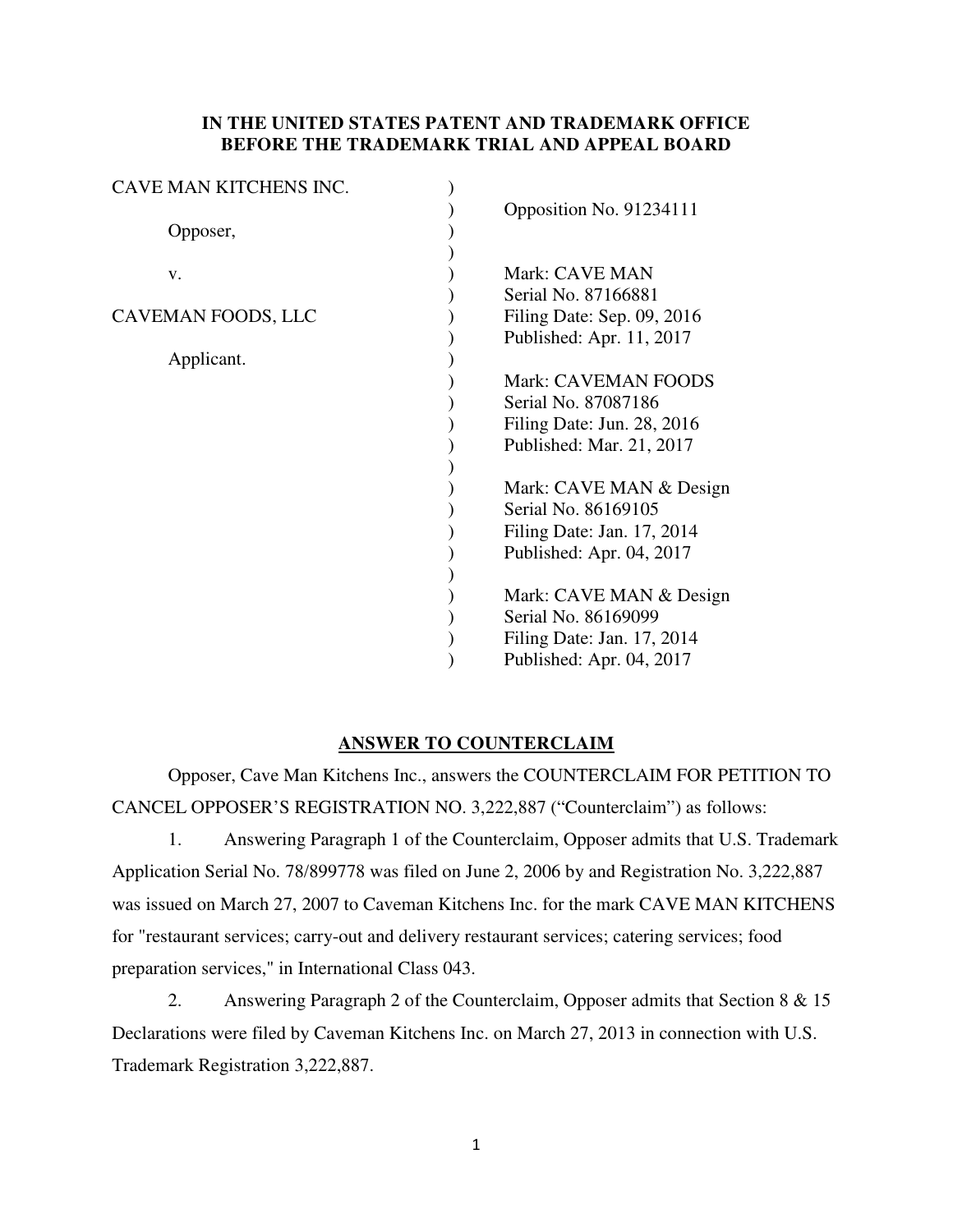3. Answering Paragraph 3 of the Counterclaim, Opposer admits that Section 8 & 9 Declarations were filed by Caveman Kitchens Inc. on March 29, 2016 in connection with U.S. Trademark Registration 3,222,887.

4. Opposer denies the allegations set forth in Paragraph 4 of the Counterclaim.

5. Opposer denies the allegations set forth in Paragraph 5 of the Counterclaim.

6. Opposer denies the allegations set forth in Paragraph 6 of the Counterclaim.

7. Paragraph 7 of the Counterclaim constitutes a legal conclusion to which no response is necessary; Opposer nonetheless denies the allegations in Paragraph 7.

8. Opposer admits the truth of the allegations set forth in Paragraphs 1 through 3 of the Counterclaim as incorporated in Paragraph 8, and denies the allegations set forth in Paragraphs 4 through 7 of the Counterclaim as incorporated in Paragraph 8.

9. Opposer denies the allegations set forth in Paragraph 9 of the Counterclaim.

10. Opposer denies the allegations set forth in Paragraph 10 of the Counterclaim.

11. Paragraph 11 of the Counterclaim constitutes a legal conclusion to which no response is necessary; Opposer nonetheless denies the allegations in Paragraph 11.

/ / / / / / / / / /

/

/

/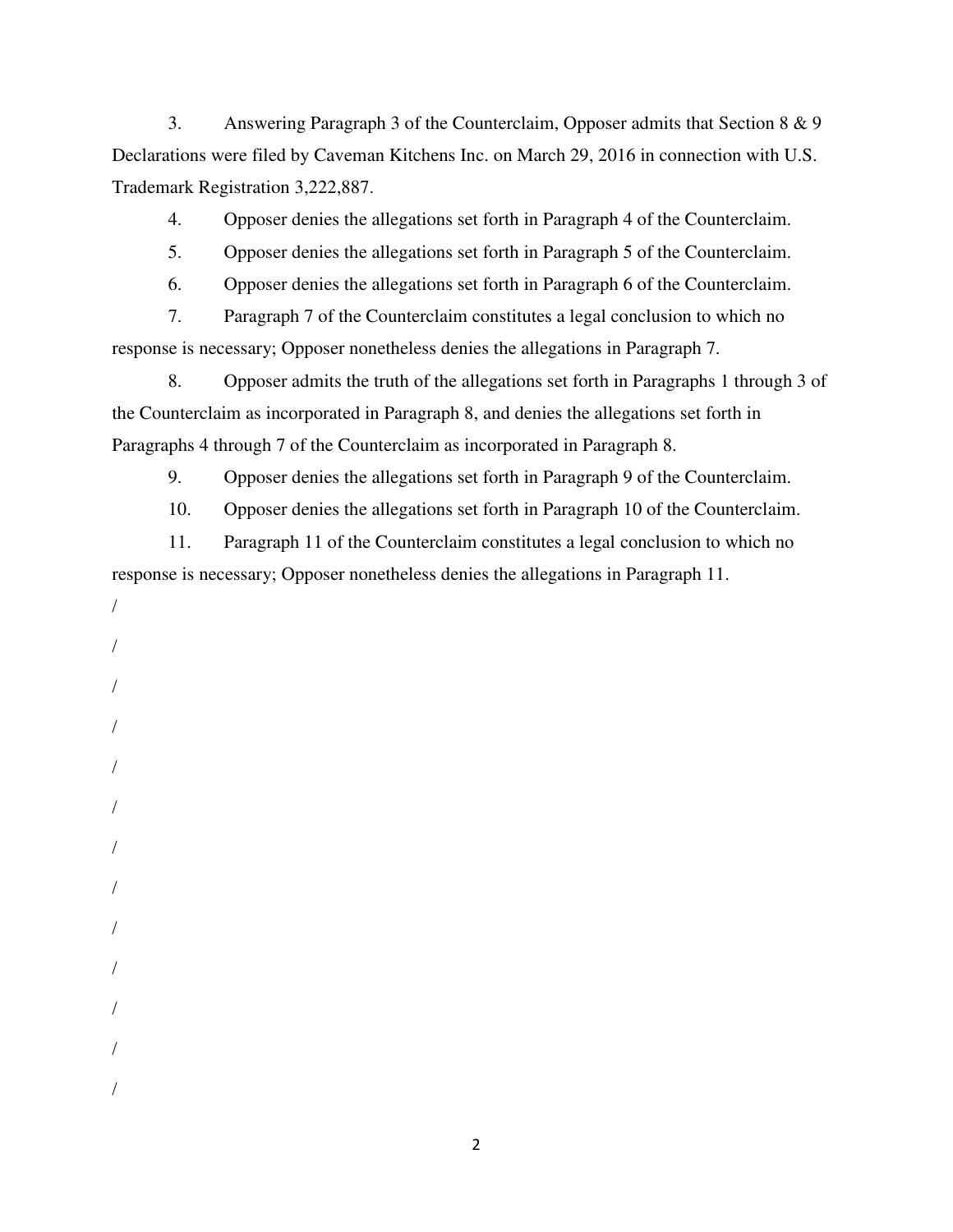#### **AFFIRMATIVE AND OTHER DEFENSES**

Opposer sets forth its affirmative defenses below. By setting forth these affirmative defenses, Opposer does not assume the burden of proving any fact, issue, or element of a cause of action where such burden properly belongs to Applicant. As separate and distinct affirmative defenses, Opposer alleges as follows:

1. Applicant's Counterclaim fails to state a claim upon which relief may be granted.

2. Opposer reserves the right to assert additional affirmative defenses learned in discovery or otherwise.

Opposer expressly denies any and all allegations in the Counterclaim not expressly admitted above; and for such other and further relief as this Board deems appropriate and just.

WHEREFORE, Opposer requests that the Counterclaim for Petition to Cancel Opposer's Registration No. 3,222,887 be dismissed with prejudice.

Respectfully submitted,

Dated: July  $5, 2017$  By:

 Susan L. Stuart Adam L.K. Philipp Kyle H. Flindt

 AEON Law, PLLC 506 2nd Avenue, Suite 3000 Seattle, WA 98104 Tel: 206-217-2200 Fax: 206-217-2201 susi@aeonlaw.com; [adam@aeonlaw.com;](mailto:adam@aeonlaw.com) kyle@aeonlaw.com

Attorneys for Opposer